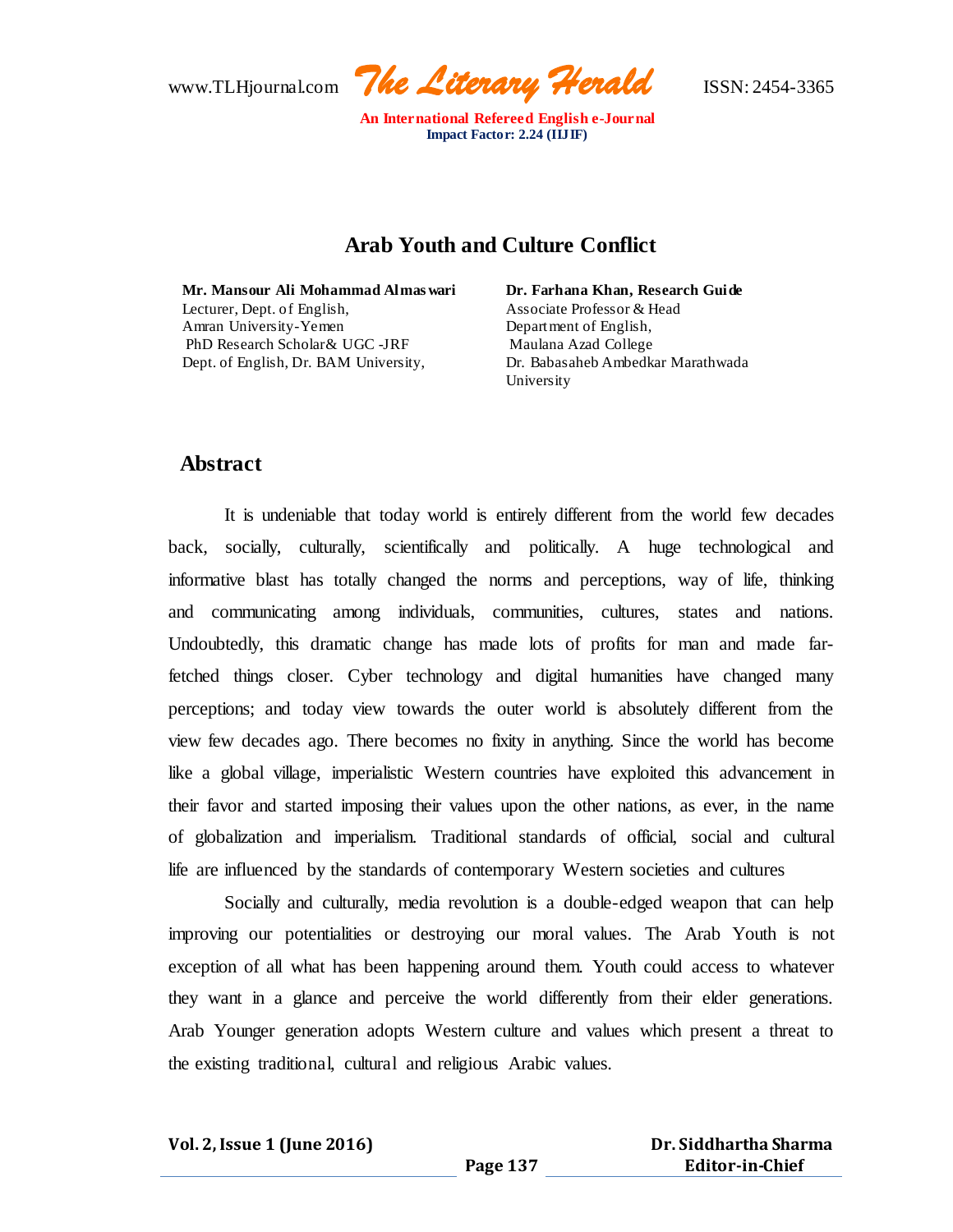www.TLHjournal.com *The Literary Herald*ISSN: 2454-3365

This humble research, however, tackles the issue of culture conflict among the contemporary Arab Youth generation and traces the daring consequences of Westernizing the way of life, and of the problem of forming a solid identity. In a nutshell, this paper sheds light on the unconscious denial of the Arab Collective identity and how the Arab Youth have exchanged it with strange and discomfortable values of the west.

**Keywords**: Culture Conflict, Identity, Arab Youth, Mass Media, Globalization

## **Introduction**

**A culture is made -- or destroyed -- by its articulate voices**. 1

### Ayn Rand

WE usually hear that youth are half the present and all future. That is to say, safe and careful upbringing of the youth in earlier ages helps producing matured, patriot and immunized generations; and assures prosperous future for any leading nation. As long as youth are considered to be the pillar of any successful society, they, then, need to be well directed and looked after.

Thus, one needs to investigate the status of the contemporary Arab Youth and the many challenges they confront consciously and unconsciously. Among the challenges they encounter is the socio-cultural conflict, the lack of realizing a collective identity, sense of belonging, oneness and space of freedom in life. Arab Youth nowadays are astray and lose their way if compared to youth of other advanced nations. They are confronted with the idea of Westernization, believing that surviving is to be modern and for modern flavor. In this manner, imperialistic modernism brings in its wake a fracture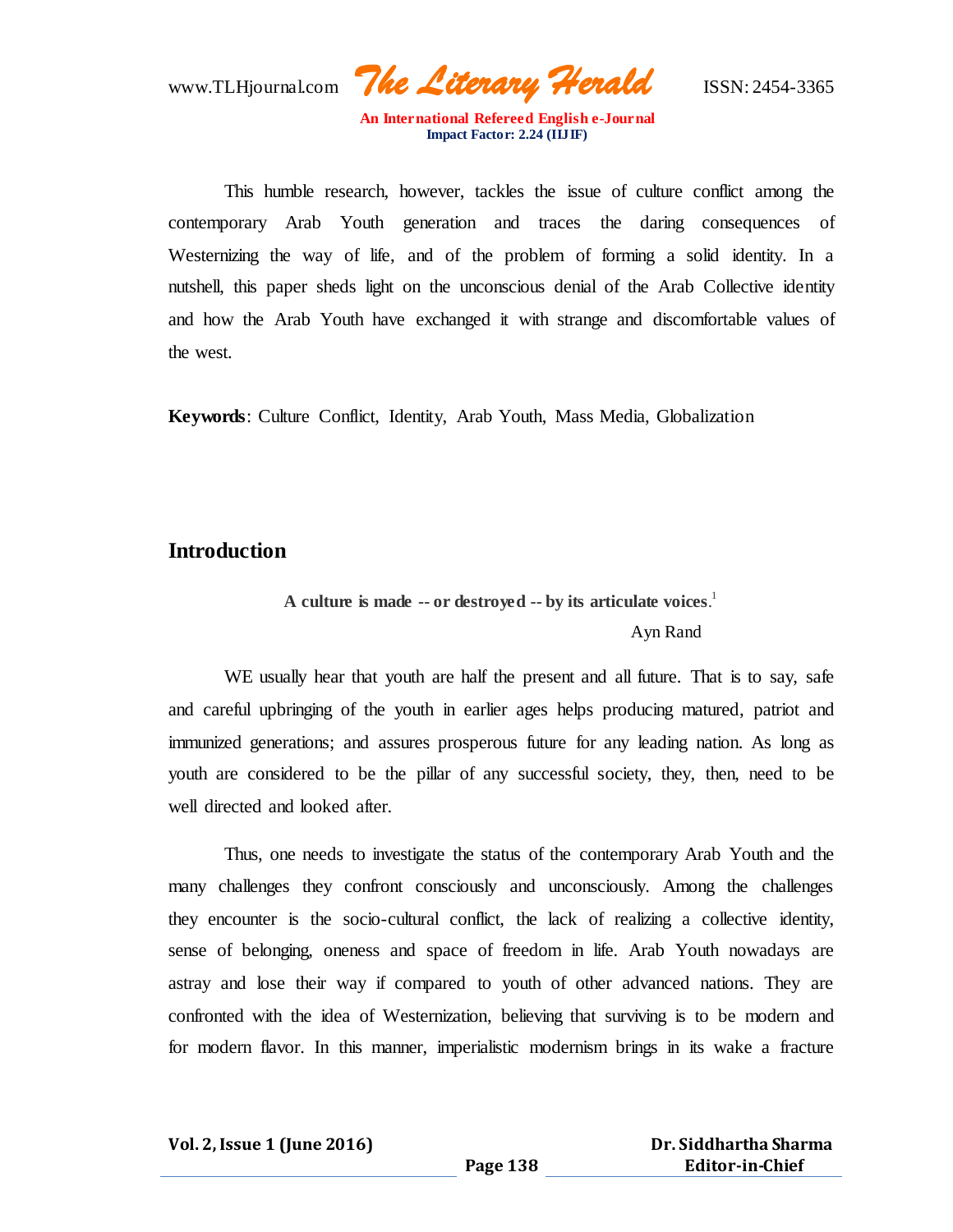www.TLHjournal.com *The Literary Herald*ISSN: 2454-3365

in the concept of identity for the Arab youth and leads them escape reality to live virtual reality.

**The challenge of culture Conflict** is, however, among the major obstacles Arab Youth face. Culture Conflict can best be defined as a term implying that "a particular culture is undergoing some process of change, confusion or crisis whereby certain values may be at variance with one another, or when one generation may hold different values or lifestyles from another.<sup> $2$ </sup> The above definition has rightly diagnosed the major challenge of the Arab Youth, i.e. the challenge of holding different values and Western lifestyle. Moreover, Arab youth abhor their own culture, feel ashamed to maintain the traditional values and consider it a landmark of illiteracy, closeness, fundamentalism and out of date practices. They are gravitated to the free type of culture which can be more found in the Western culture than in their own culture. In this respect Ngugi Wa Thiongo in his seminal book, *Decolonizing the Mind*, has genuinely noted the problem of this cultural conflict. In a very relevant, though lengthy, words, he asserts:

> The biggest weapon wielded and actually daily unleashed by imperialism against the collective defiance is the cultural bomb. The effect of a cultural bomb is to annihilate a people's belief in their names, in their language, in their environment, in their heritage of struggle, in their unity, in their capacity and ultimately in themselves. It makes them see their past as one wasteland of non-achievement and it makes them want to distance themselves from that wasteland. It makes them want to identify with that which is furthest removed from themselves, for instance, with other peoples' languages rather than their own. It even plants in them serious doubts about the moral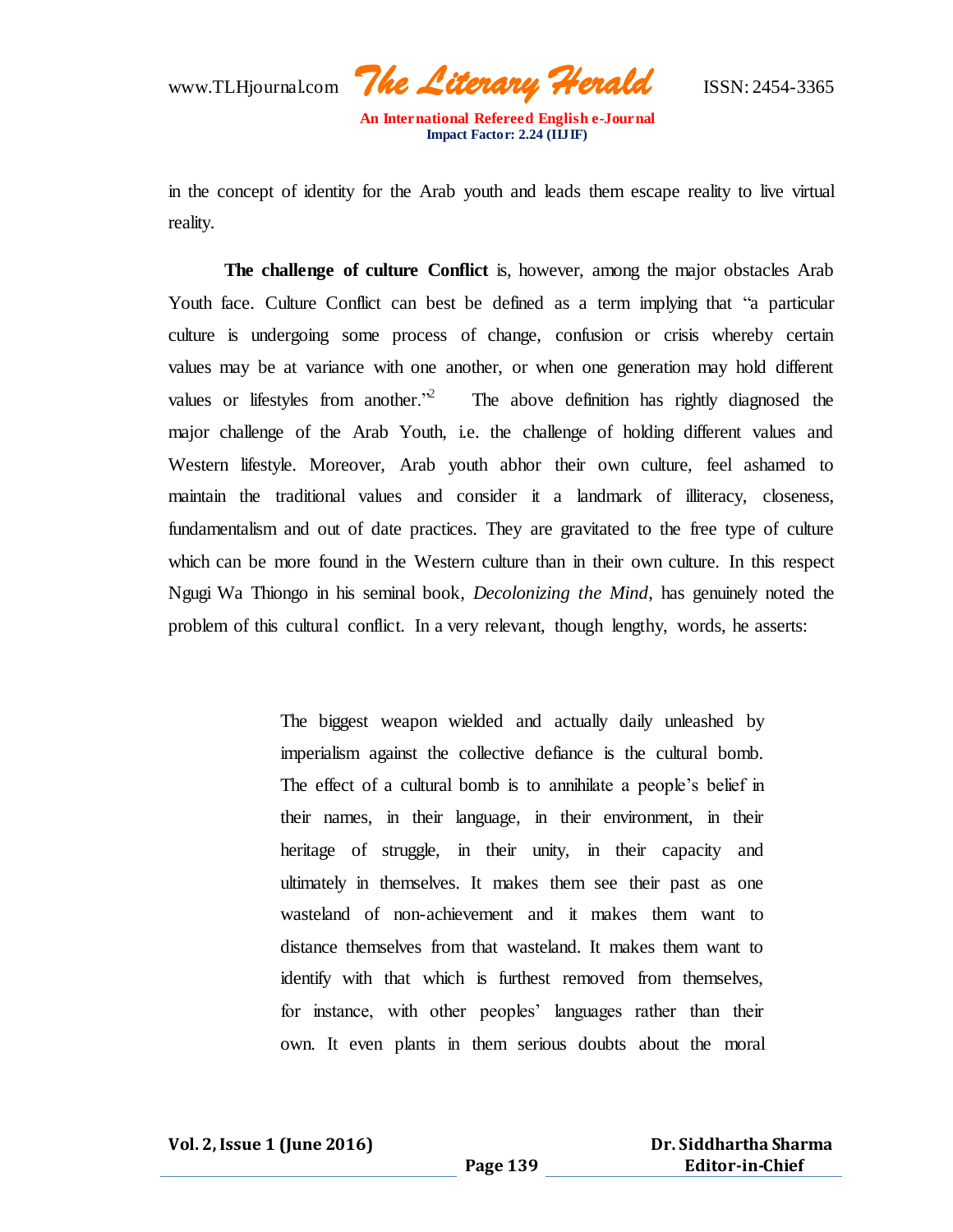www.TLHjournal.com *The Literary Herald*ISSN: 2454-3365

rightness of struggle. The intended results are despair, despondency and a collective death wish  $(p,3)$ .<sup>3</sup>

In these precious and touching words, it seems as if Wa Thiongo has been addressing the Arab youth nowadays.

Another relevant definition of culture conflict is "the conflict of behavior patterns and values that result when different cultures are incompletely assimilated; especially*:* the conflict that may find expression in high rates of criminality and delinquency."<sup>4</sup> One can lucidly realize that Arab Youth nowadays are easily accepting foreign cultures and deny their own one. This state of easy acceptance and easy rejection is problematic and forecasts a cultural disease. Besides, Arab Youth have conflicts among themselves. This conflict stems from the lack of knowledge and contact with the traditional Arabic culture and is compounded by the visual and social media pressures and influences. To Erik Erickson, "identity crisis means not only a loss of identity but more correctly a loss of ego identity which emerges as a normative stage in the human life cycle."<sup>5</sup>

In the area of Education, the majority of the Arab youth give priority to the foreign languages to the Arabic language. Speaking English at the expense of the 'mother tongue' is fashionable for it is a sign of being modern and superior. Many Arab societies stimulate their younger generation to pay greater attention to worldly things, novel norms and new trends of education. English language, then, has become a measuring stick of intelligence and modernization while their Arabic mother tongue has become a secondary class language. Beside, a state of doubt and uncertainty is made in the minds of the Arab youth for their own language, education and culture as well. They more trust the Western Published books, literature, culture, educational institutions and elite than trusting their own ones. This gap created a socio-cultural disorder and helped the youth improve a state of discontentment, discouragement and dissatisfaction.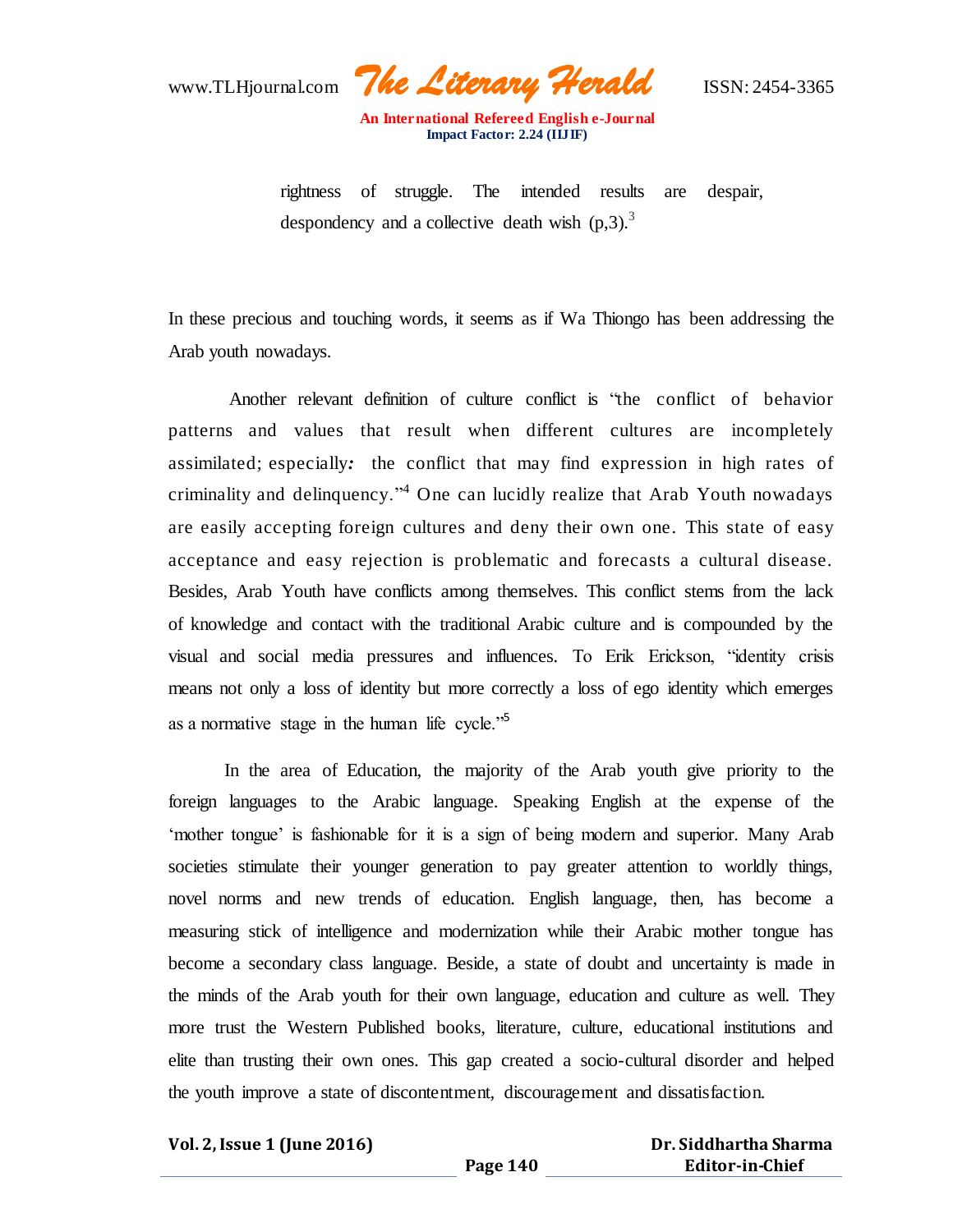www.TLHjournal.com *The Literary Herald*ISSN: 2454-3365

Moreover, the within cultural conflict among Arab Youth has not only been restricted to the language, which categorizes their own cultural identity. Rather, it has extended to threaten their being, influence, evolution, perpetuality and steadiness. In the part of everyday life, one finds that many youth of the Arab countries including Gulf States, African Arab Countries, Arabian Peninsula countries and the Fertile Crescent countries all adopt Western way of life. They prefer the western flavor. In the Gulf States i.e., Saudi Arabia Kingdom, United Arab Emirates, Oman, Bahrain and Qatar for example, many youngsters cannot speak Arabic as they grow up in the nurseries laps, who come from many non-Arabic Asian Countries like India, Bangladesh, Pakistan, Philippine…, etc. Their families encourage them to join English medium schools and classes. Not only that, these youth have become minority in their countries.

In respect of lifestyle**;** food, dress and entertainment; most of the urban Arab youth prefer new western norms to the traditional ones. Youth are crazy about what is new and in search of the new. Despite of all this, they find themselves displeased. They couldn't realize which is good and which is bad. They feel uneasy as modernism has dominated their life and they found themselves in a turning shift in all aspects of life. This shift leads to a social disorder, family breakdown and extended families are no more in many Arab societies as Arab Youth get independence after getting married and start establishing their own families away of their extended families. Young people live their virtual reality instead of living real life.

At the start of the twenty first century, the climate of the Arabic culture is Americanized and Europeanized to meet the ruling classes and elite. There has been a cultural hegemony in different trends of life. This hegemonic culture is manipulated to fit the Western countries' supremacy and interest first; and to meet the interests of the dynasties of the Arab World. Antonio Gramsci, the Great Marxist German critic has rightly pointed out this state of hegemony as follows: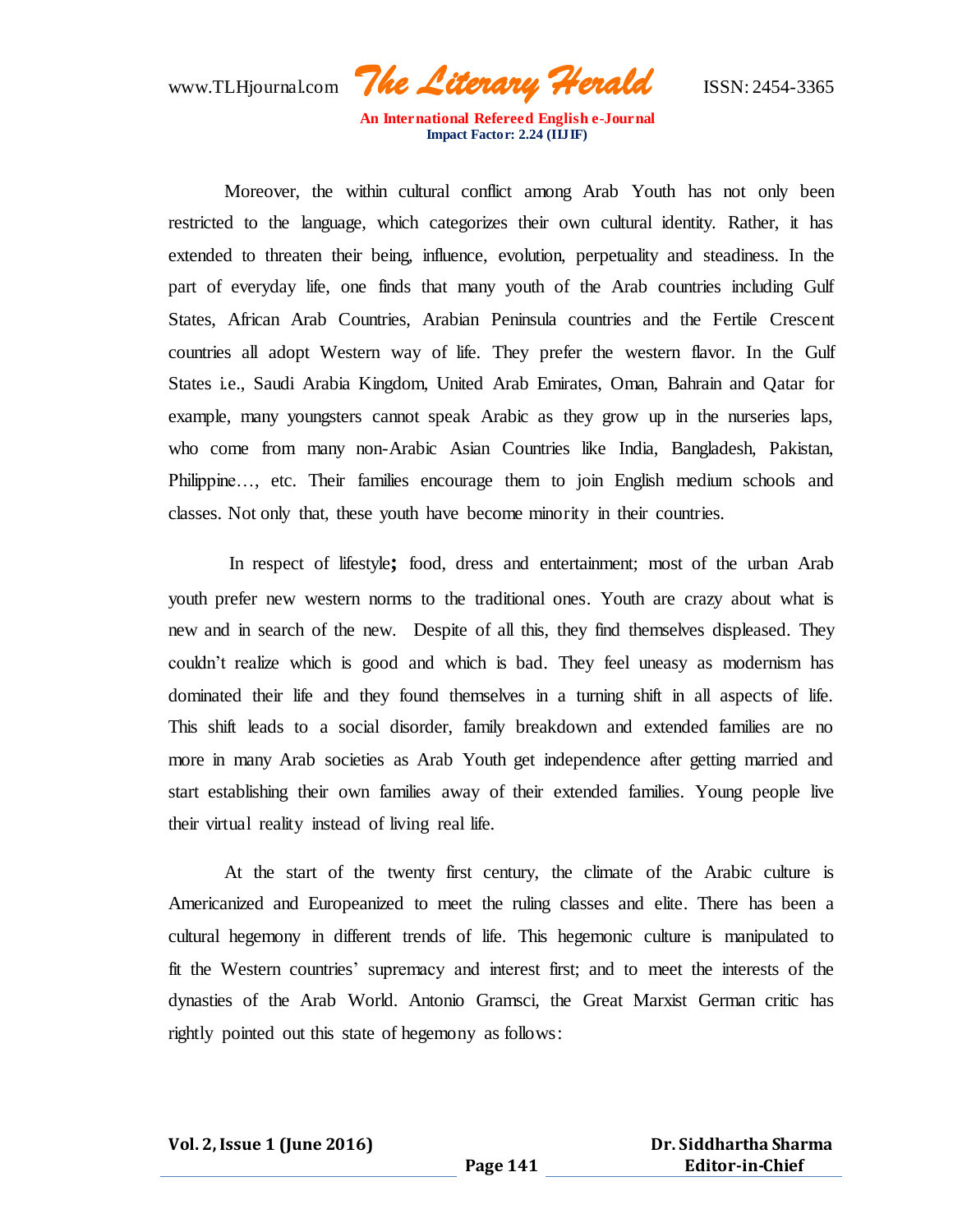www.TLHjournal.com *The Literary Herald*ISSN: 2454-3365

every State is ethical in as much as one of its most important functions is to raise the great mass of the population to a particular cultural and moral level, a level (or type) which corresponds to the needs of the productive forces for development, and hence to the interests of the ruling classes (144).<sup>6</sup>

In this respect, culture is twisted to serve the ruling class. The elite don't consider whether it poisons the youth or leads them astray as long as it meets the needs of the ruling dynasties. Anyway, It s worth concluding this humble paper with a very fitting saying for Terry Eagleton, the Great contemporary British critic who, in his famous book, *Why Marx was Right* (2011), demonstrates that "It is hard to sustain your faith in change when change seems off the agenda, even if this is when you need to sustain it most of all. After all, if you do not resist the apparently inevitable, you will never know how inevitable the inevitable was (6)**."<sup>7</sup>**

## **Conclusion**

Nowadays, most of the Arab youth irresistibly give up their cultural identity and establish new imported norms of identity. These bizarre and poisoned norms have been imported from Western societies no doubt. Arab Young generations imitate blindly; and social media has its own impact on the behaviors of individuals and societies. This cultural challenge threatens the Arab entity and uniqueness. The new styles and tendencies have a formative influence on the way youth think and act; and unless genuine study to confront this problem, a disastrous future will be waiting for them. It is necessarily asserting that, it is neither wise to keep the Arab Youth excluded from what has been happening around the world, nor possible to let them easily accept different cultures which are not compatible or consistent to the Youth privacy and identity as Arabs. Openness, in a nutshell, starts at a mind and ends on the world not the opposite. It

**Vol. 2, Issue 1 (June 2016)**

 **Dr. Siddhartha Sharma Editor-in-Chief**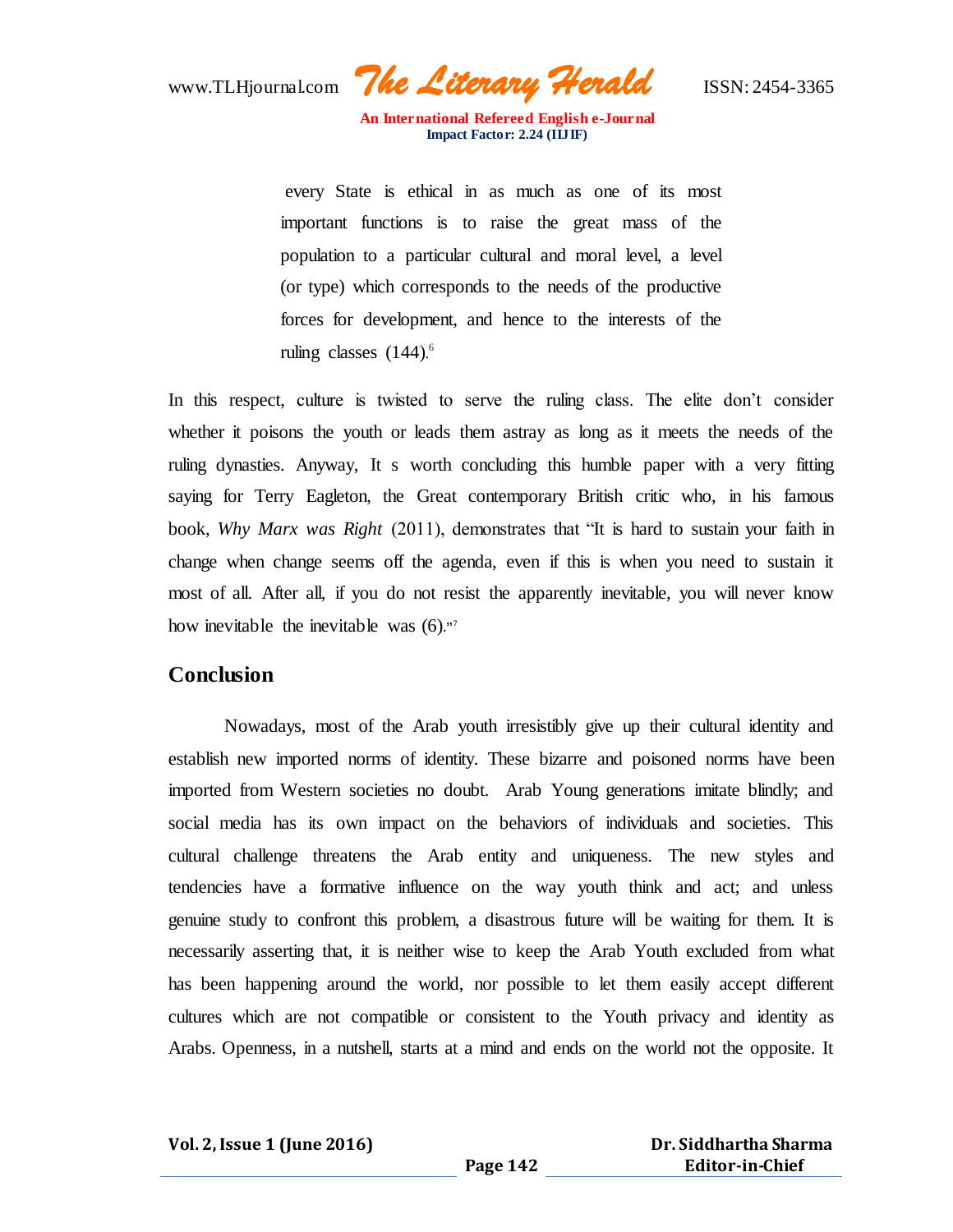www.TLHjournal.com *The Literary Herald*ISSN: 2454-3365

will be very difficult for the Arab Youth to be in an open world while their thinking still lives in the early twentieth century.

## **End Notes**

 $\overline{a}$ 1 http://www.finestquotes.com/select\_quote-category-Culture-page-1.htm

- <sup>2</sup> Culture Conflict and Identity Crisis. P, 54
- <sup>3</sup> Wa Thiongo, Ngugi. *Decolonizing the Mind*. Zimbabowe: Zimbabowe Publishing House, 1981. P. 3

4 http://www.merriam-webster.com/dictionary/culture%20conflict

<sup>5</sup> Erik H. Erikson. *Identity, youth and crisis*. New York: W. W. Norton Company, 1968.p. 16. Printed

<sup>6</sup> Clingan, John. *Who is We? Towards a theory of Solidarity; Towards a Future of Sustitability.* Union Institute & University Cincinnati, Ohio, 2007

<sup>7</sup> Eagleton, Terry. *Why Marx Was Right,* Yale University Press, 2011, p.6. Printed

## **Consulted References**

- 1. Leysan Khakimova, Yan Bing Zhang, & Jeffery A. Hall. Conflict Management Styles: *The Role of Ethnic Identity and Self-Construal among Young Male Arabs and Americans*. Journal of International Communication Research: Routledge Taylor Francis Group, Vol. 41, No. 1, March 2012.
- 2. Saqqa, John. *Double Identity: Hard-Boiled Detective Fiction and The Divided "I".* Edited by Krajenbrink, Marike & Quinn M. Kate. *Investigating Identities- Questions of Identity in Contemporary International Crime Fiction*. Amsterdam: New York NY, 2009. Printed.
- 3. Woodward, Carthed*. Questioning Identity, Gender, Class, Ethnicity*. London: Taylor & Francis e-Library. The Open University,  $2004$ .  $2<sup>nd</sup>$  ed.  $1<sup>st</sup>$  Ed, 2000. Printed.

| Vol. 2, Issue 1 (June 2016) |  |  |  |
|-----------------------------|--|--|--|
|-----------------------------|--|--|--|